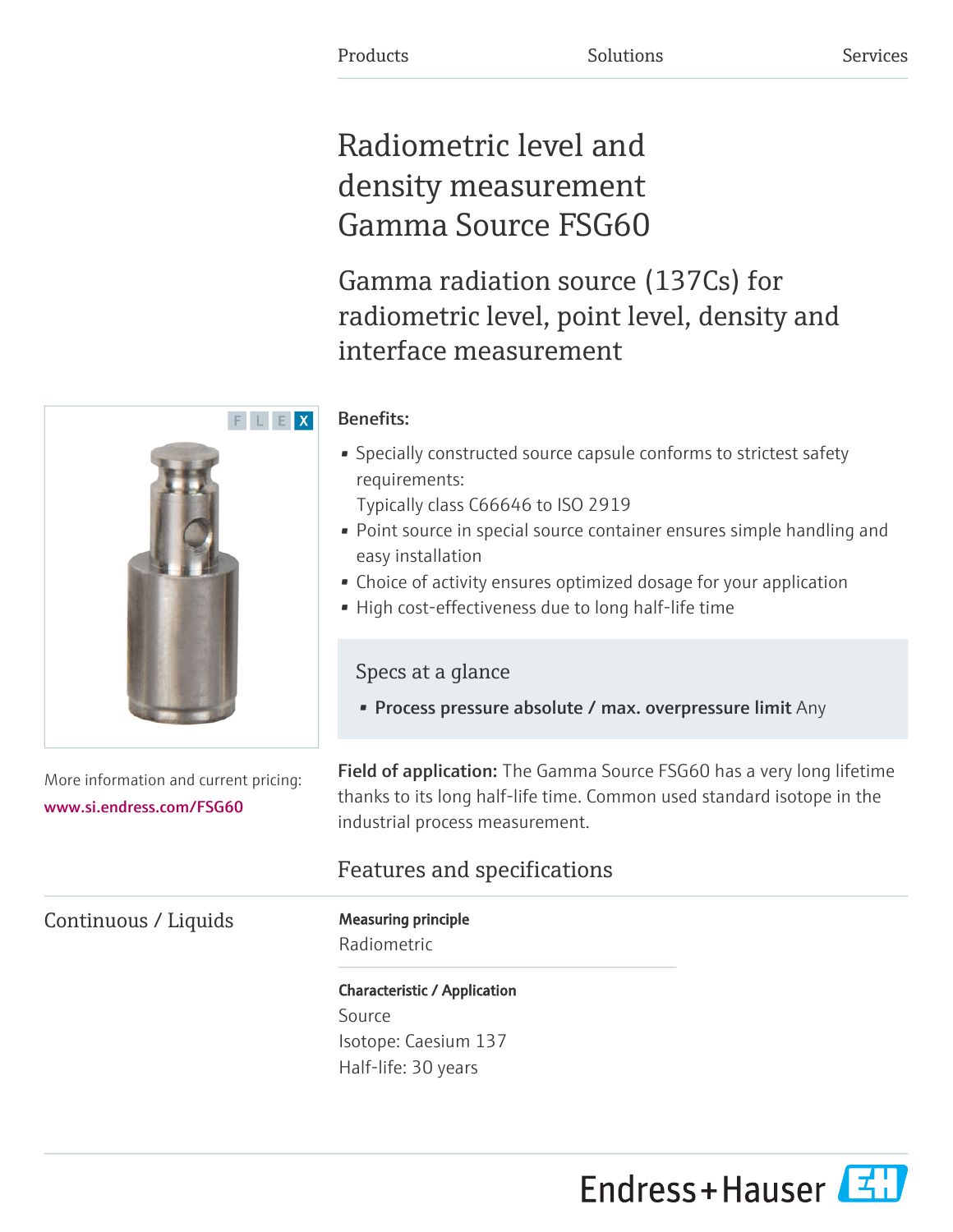## Continuous / Liquids Specialities

Double seal Steel: 1.4541 (321 S 18) Classification C66646 ISO 2919

#### Ambient temperature

 $-20^{\circ}$ C  $... +250^{\circ}$ C (-4°F ... 482 °F)

Process pressure absolute / max. overpressure limit Any

Pressure measuring range

Any

#### **Components** Installed in source container

Continuous / Solids Measuring principle

Radiometric

#### Characteristic / Application

Source Isotope: Caesium 137 Half-life: 30 years

#### Specialities

Double seal Steel: 1.4541 (321 S 18) Classification C66646 ISO 2919 Activity calculation with Applicator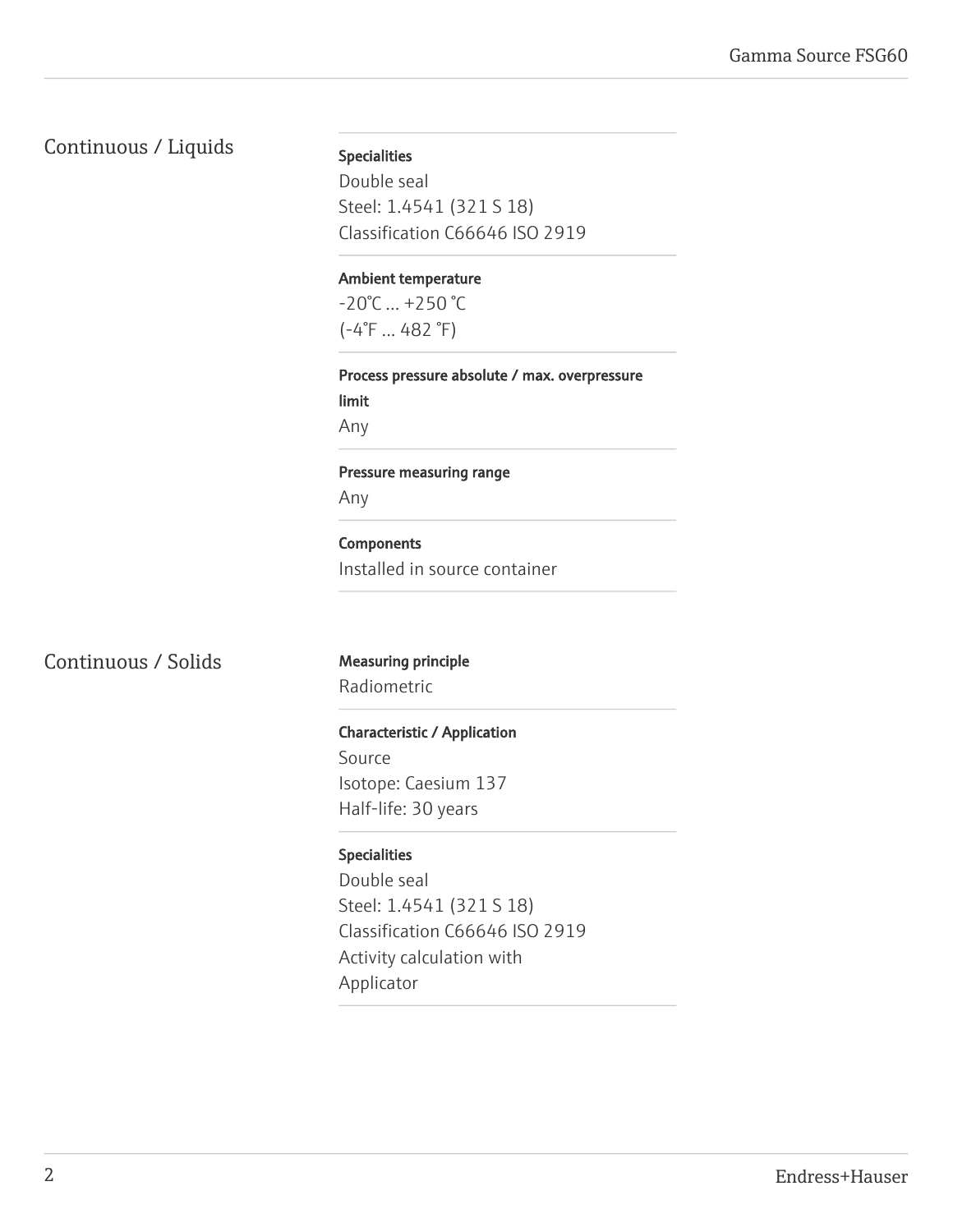### Continuous / Solids

#### Ambient temperature

 $-20^{\circ}$ C ...  $+250^{\circ}$ C (-4°F ... 482 °F)

Process pressure absolute / max. overpressure limit Any

Components Installed in source container

Density Measuring principle Radiometric Density

> Characteristic / Application Source Isotope: Caesium 137

Half-life: 30 years

Ambient temperature

 $-20$  °C  $... +250$  °C

#### Specialities

Double seal Steel: 1.4541 (321 S 18) Classification: C66646 ISO 2919 Activity calculation with Applicator

#### Components

Installed in source container

Point Level / Liquids Measuring principle

Radiometric Limit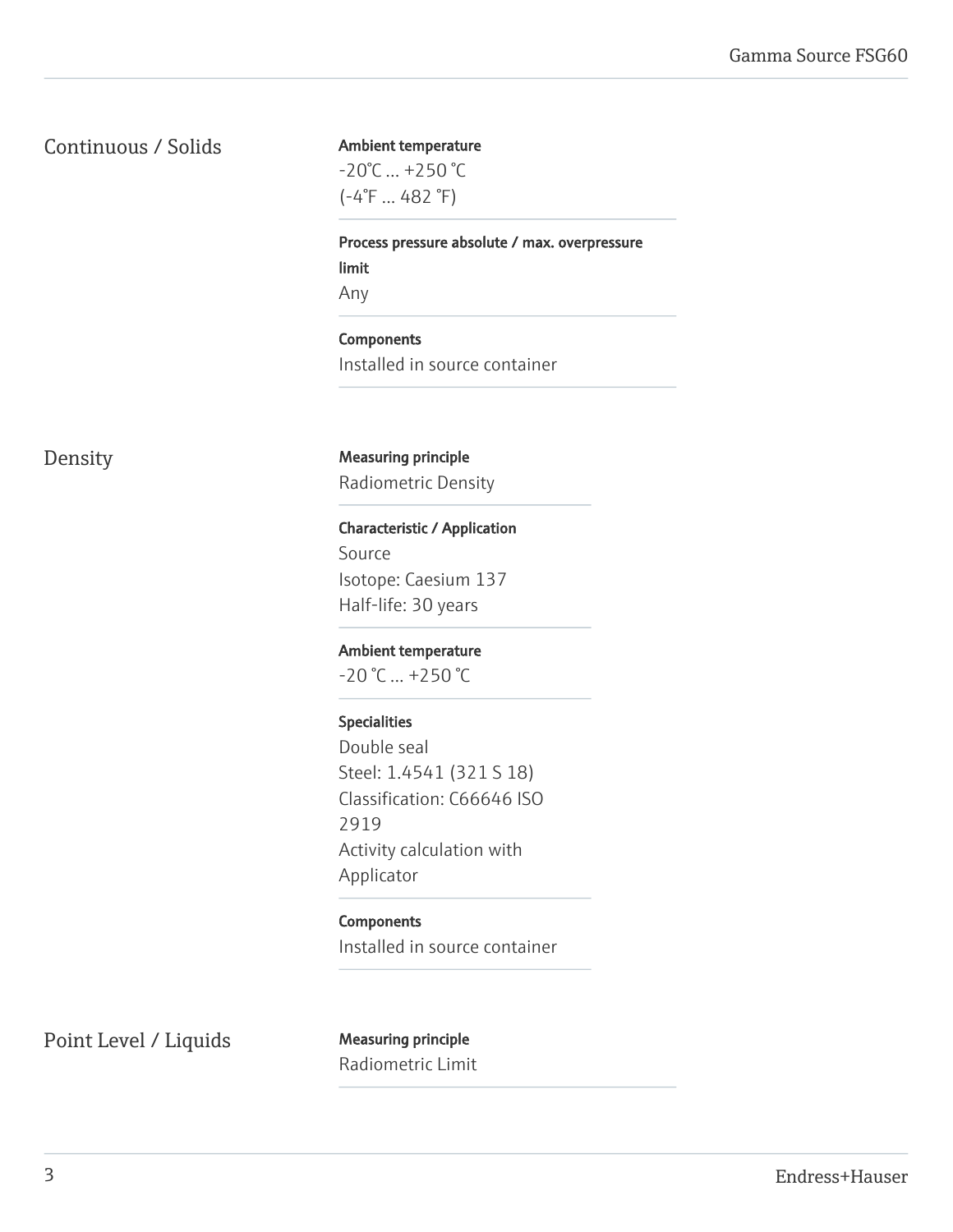### Point Level / Liquids

### Characteristic / Application

Source Isotope: Caesium 137 Half-life: 30 years

#### Specialities

Double seal Steel: 1.4541 (321 S 18) Classification C66646 ISO 2919 Activity calculation with Applicator

#### Ambient temperature

 $-20^{\circ}$ C  $...$  +250  $^{\circ}$ C (-4°F ... 482 °F)

#### Process pressure absolute / max. overpressure limit

Any

## **Components**

Installed in source container

Point Level / Solids Measuring principle

Radiometric Limit

Characteristic / Application Source Isotope: Caesium 137 Half-life: 30 years

#### Specialities

Double seal Steel: 1.4541 (321 S 18) Classification C66646 ISO 2919 Activity calculation with Applicator